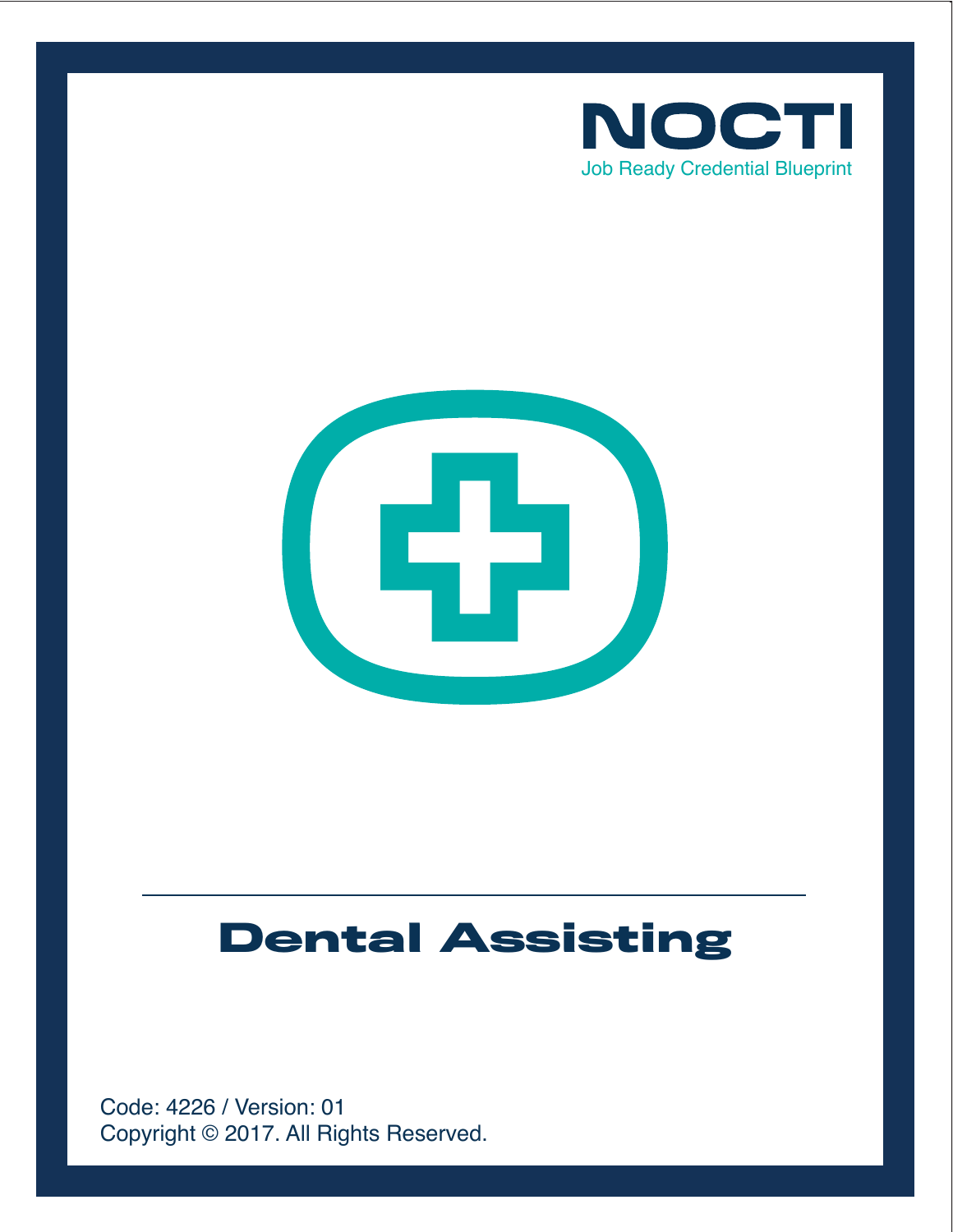## **General Assessment Information**

| <b>Blueprint Contents</b>                                    |                             |  |
|--------------------------------------------------------------|-----------------------------|--|
| <b>General Assessment Information</b>                        | <b>Sample Written Items</b> |  |
| Written Assessment Information                               | <b>Performance Assessm</b>  |  |
| Specific Competencies Covered in the Test Sample Performance |                             |  |

**Test Type:** The Dental Assisting industry-based credential is included in NOCTI's Job Ready assessment battery. Job Ready assessments measure technical skills at the occupational level and include items which gauge factual and theoretical knowledge. Job Ready assessments typically offer both a written and performance component and can be used at the secondary and post-secondary levels. Job Ready assessments can be delivered in an online or paper/pencil format.

**Revision Team:** The assessment content is based on input from secondary, post-secondary, and business/industry representatives from the states of Florida, Hawaii, Michigan, New Jersey, Pennsylvania, Ohio, and Virginia.









sment Information

e Job

Dental Assistants



**Association for Career** and Technical Education The American Medical Certification Association (AMCA) offers 14 certification exams for the allied healthcare field. AMCA supports NOCTI's Health Science assessments which are aligned to industry standards. This assessment is an excellent training instrument, in both content and test-mode preparation. Students passing both the NOCTI assessment and AMCA's national certification exam are demonstrating superior knowledge in their field and are outstanding candidates for entry-level positions in the allied healthcare field.

The Association for Career and Technical Education (ACTE), the leading professional organization for career and technical educators, commends all students who participate in career and technical education programs and choose to validate their educational attainment through rigorous technical assessments. In taking this assessment you demonstrate to your school, your parents and guardians, your future employers and yourself that you understand the concepts and knowledge needed to succeed in the workplace. Good Luck!

NATIONAL COLLEGE CREDIT RECOMMENDATION SERVICE University of the State of New York - Regents Research Fund

In the lower division baccalaureate/associate degree category, 3 semester hours in Dental Assisting.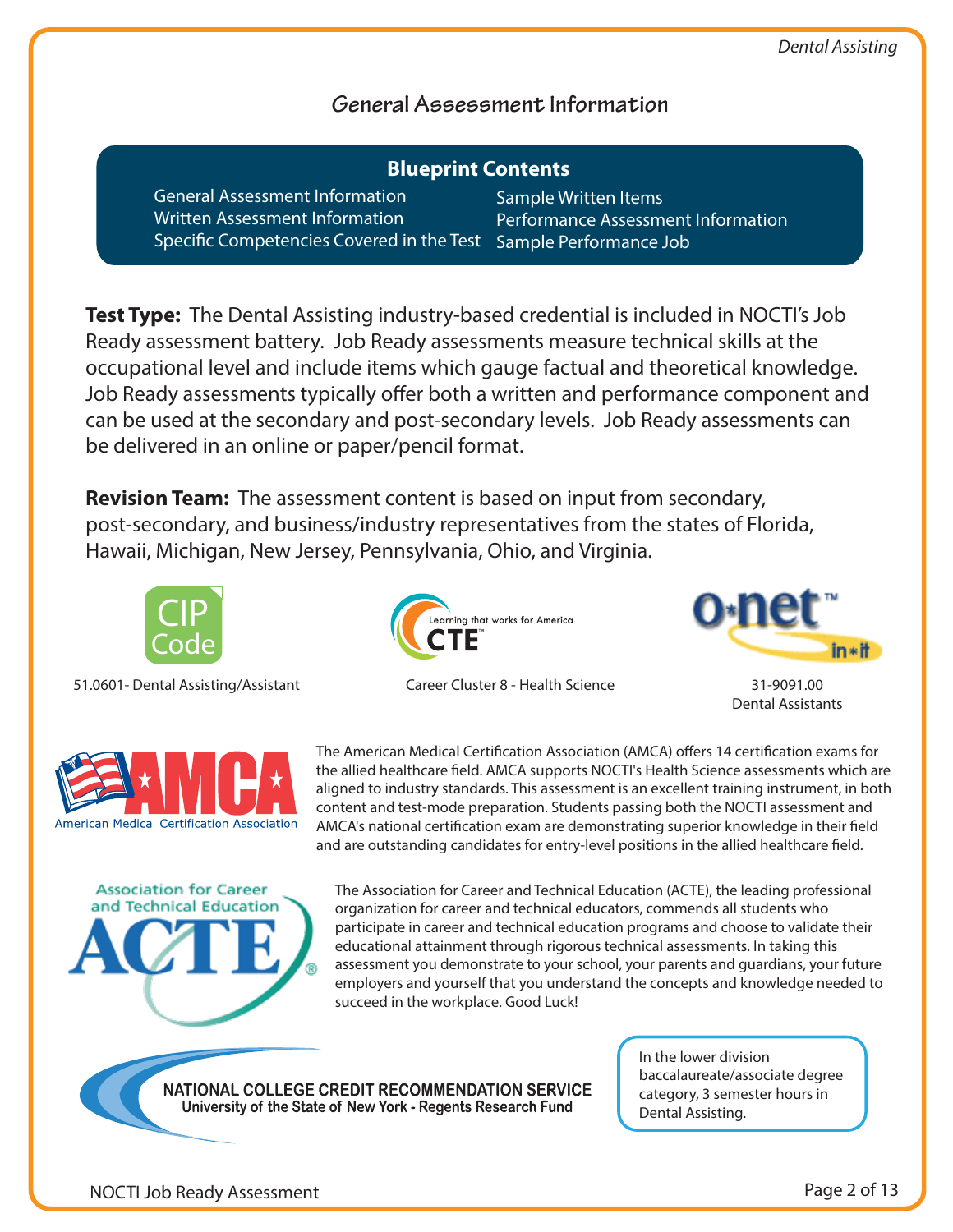## **Written Assessment**

NOCTI written assessments consist of questions to measure an individual's factual theoretical knowledge.

**Administration Time:** 3 hours **Number of Questions:** 179 **Number of Sessions:** This assessment may be administered in one, two, or three sessions.



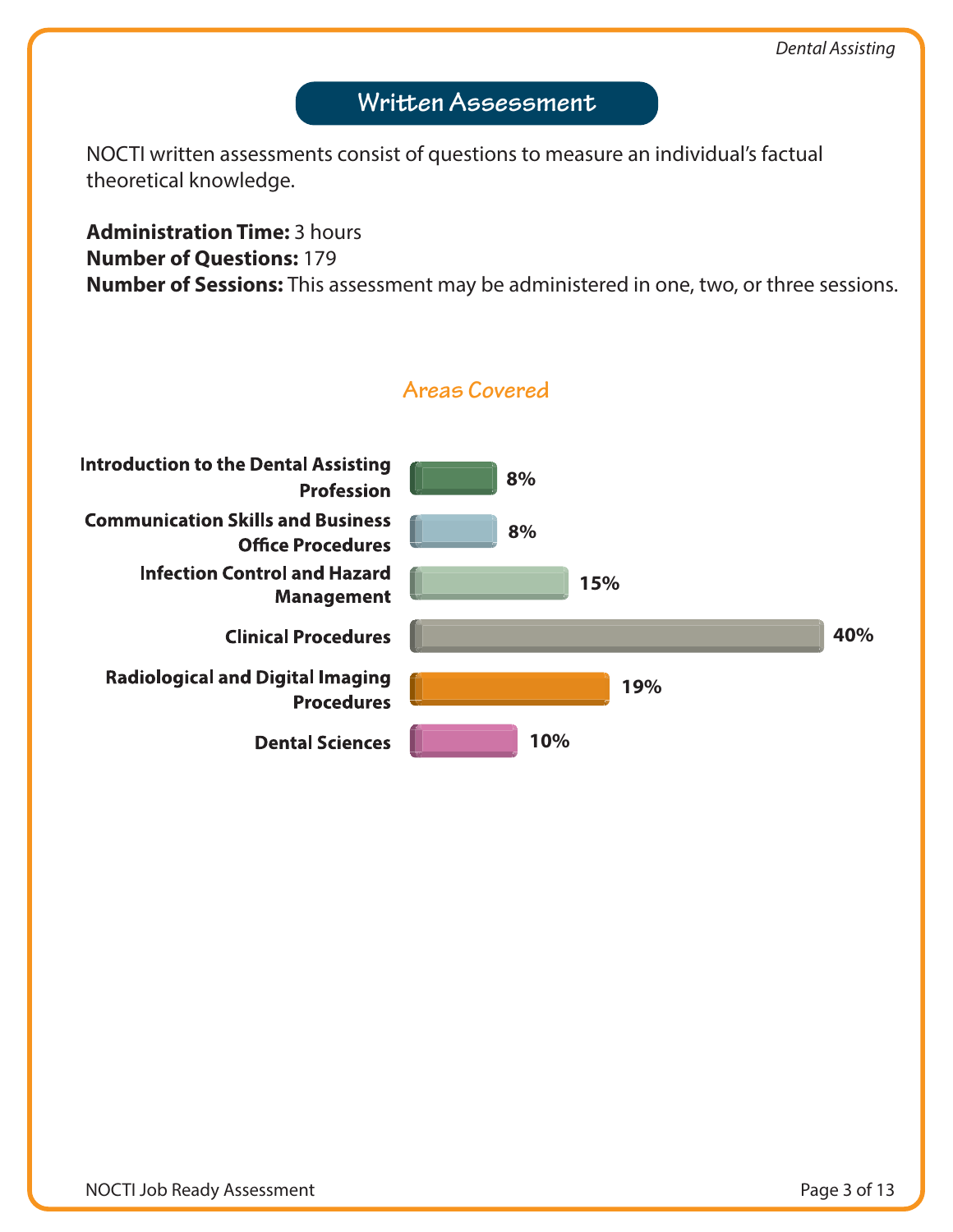**Specific Standards and Competencies Included in this Assessment** 

#### **Introduction to the Dental Assisting Profession**

- Identify career roles, functions, obligations, and limitations of a dental assistant
- Identify professional organizations within the dental community
- Describe ethics and jurisprudence as they relate to the dental profession
- Identify the roles of the dental healthcare team
- Identify the major dental specialties

#### **Communication Skills and Business Office Procedures**

- Communicate with patients, dental team members, other health professionals, and the public
- Obtain, update, and file current documentation of patient record, status, and treatment
- Maintain procedures for legal access to patient records according to HIPAA standards
- Schedule and maintain appointment book, using computer and manual appointment systems
- Process and maintain inventory control systems

#### **Infection Control and Hazard Management**

- Demonstrate understanding of steps to be followed after a bloodborne pathogen exposure incident
- Dispose of waste and hazardous materials in compliance with federal regulations
- Maintain personal safety and hygiene according to CDC, EPA, and OSHA guidelines
- Understand pre-cleaning, disinfection, and sterilization procedures according to federal guidelines
- Interpret, maintain, and use SDS sheets
- Understand disease transmission and asepsis procedures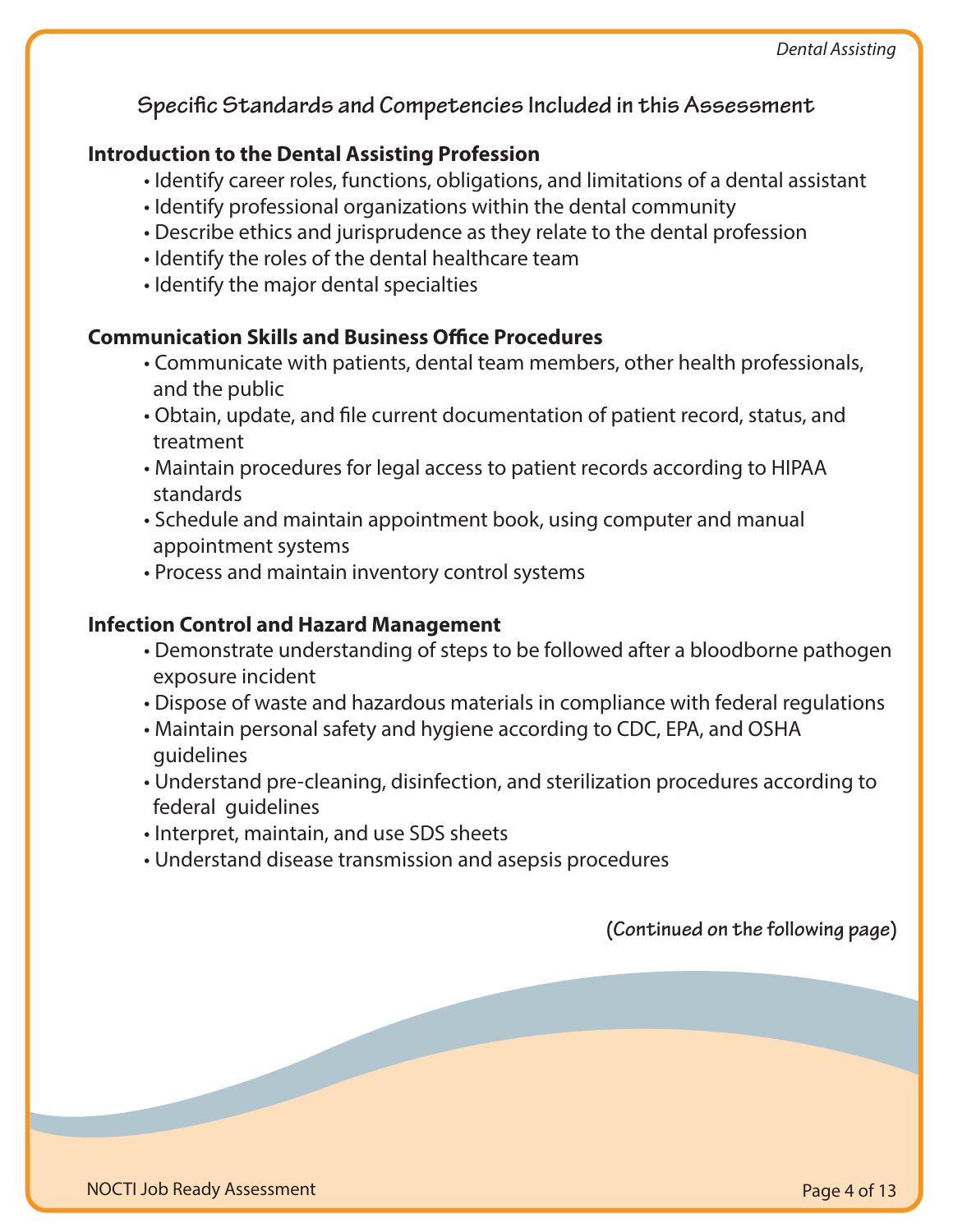## **Specific Standards and Competencies (continued)**

#### **Clinical Procedures**

- Take alginate impressions
- Pour impressions; trim and articulate cast and models
- Seat and dismiss patient
- Obtain, measure, and record vital signs
- Chart oral condition as dictated by the dentist
- Instruct patient and family in oral hygiene techniques and nutrition
- Maintain moisture control during dental procedures
- Prepare and assist with armamentarium relating to composite resin and amalgam restorations
- Prepare and assist with application and removal of dental dam
- Prepare various temporary and permanent dental materials
- Describe procedures for chairside assisting in various dental specialties
- Prepare and assist with preventive procedures including fluorides and sealants
- Demonstrate instrument and material transfer
- Prepare and assist with administration of local and topical anesthesia
- Fabricate provisional coverage for crown and bridge (C&B) prosthetics
- Prepare and mix various elastomeric impression materials for fixed and removable prosthetics
- Identify various dental instruments and tray set-ups
- Identify various handpieces and associated rotary instruments
- Identify and assist with various types of medical and dental emergencies
- Demonstrate ergonomic positioning of the patient, dental team, and dental unit
- Provide patients with pre-treatment and post-treatment instruction and management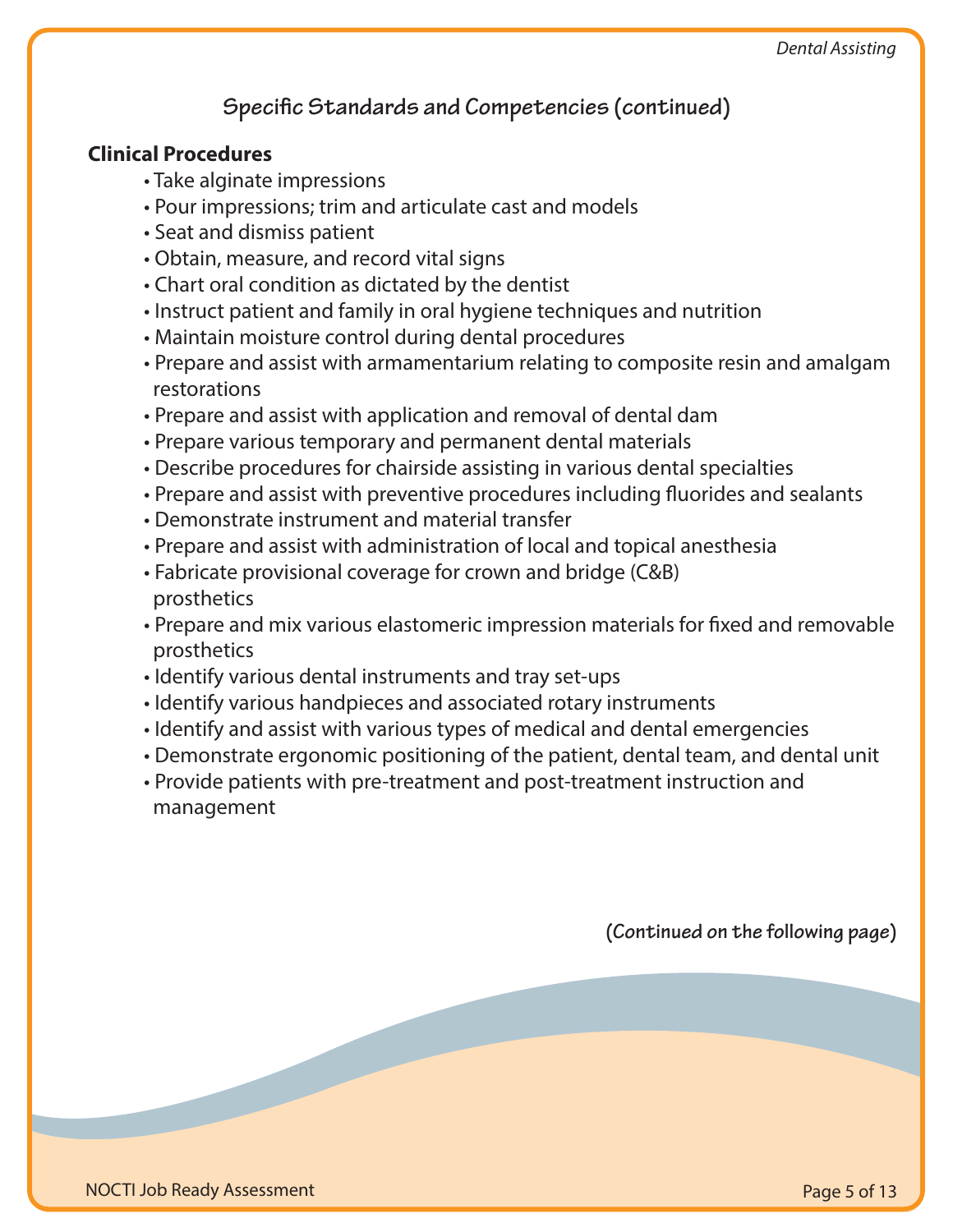**Specific Standards and Competencies (continued)** 

#### **Radiological and Digital Imaging Procedures**

- Mount and label dental intraoral and extraoral radiographs
- Practice patient and operator safety measures for radiation
- Demonstrate infection control protocol specific to radiologic procedures
- Maintain quality assurance specific to radiologic procedures, solutions, film, and equipment
- Demonstrate appropriate techniques for film and/or digital imagery placement and exposure
- Expose diagnostic quality intraoral radiograph using parallel or bisecting techniques
- Identify, select, and assemble radiographic equipment used in extraoral and intraoral procedures
- Differentiate between the normal and abnormal appearance of tooth structure, and supporting structures
- Identify and troubleshoot exposure and processing errors

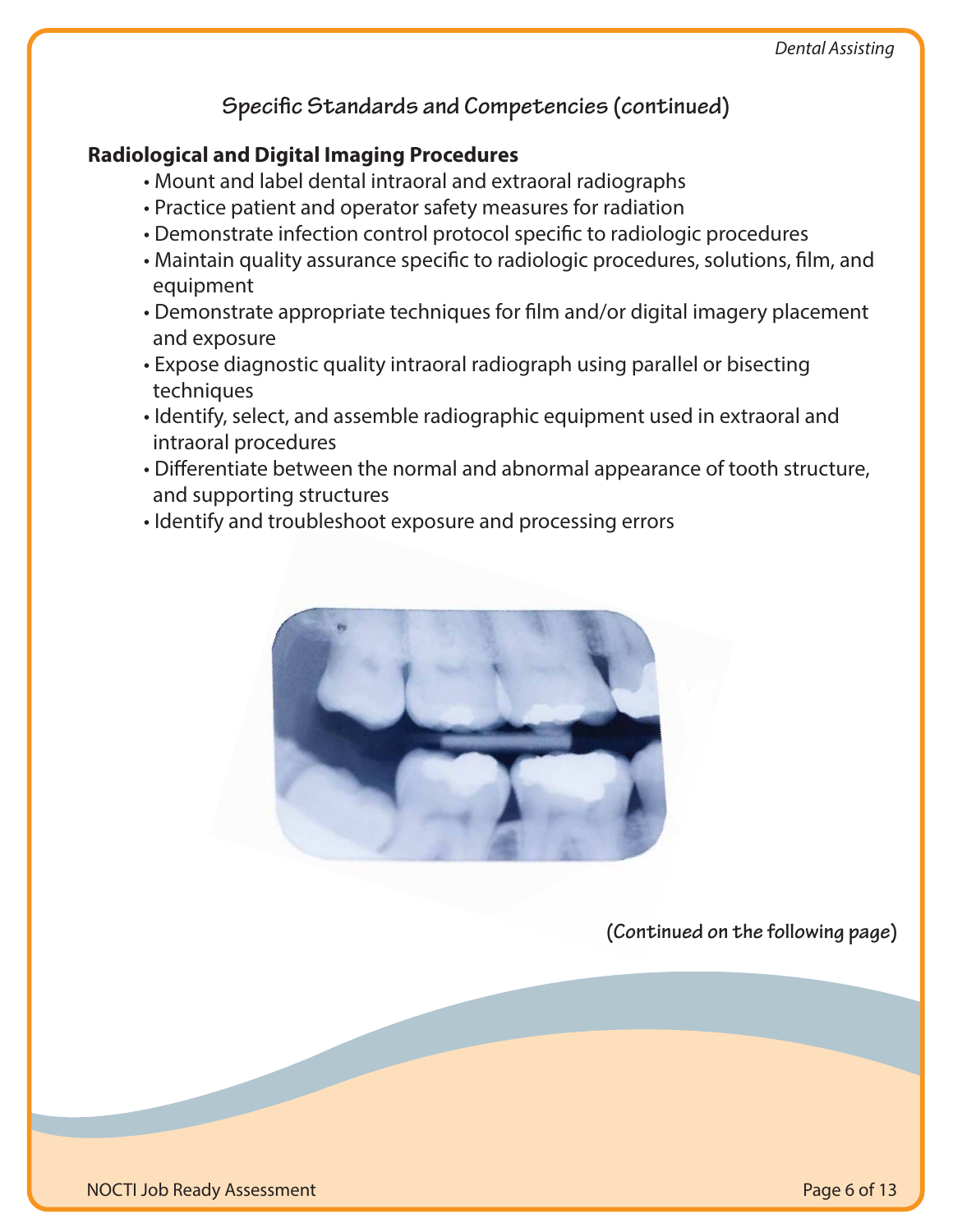# **Specific Standards and Competencies (continued)**

#### **Dental Sciences**

- Describe the body systems of general human anatomy
- Describe head and neck anatomy (e.g., muscles, cranial nerves, facial and cranial bones)
- Name and identify the location of teeth and their surfaces
- Describe the tissues of the tooth, functions, and landmarks of the oral cavity
- Define numbering systems of permanent and primary dentitions

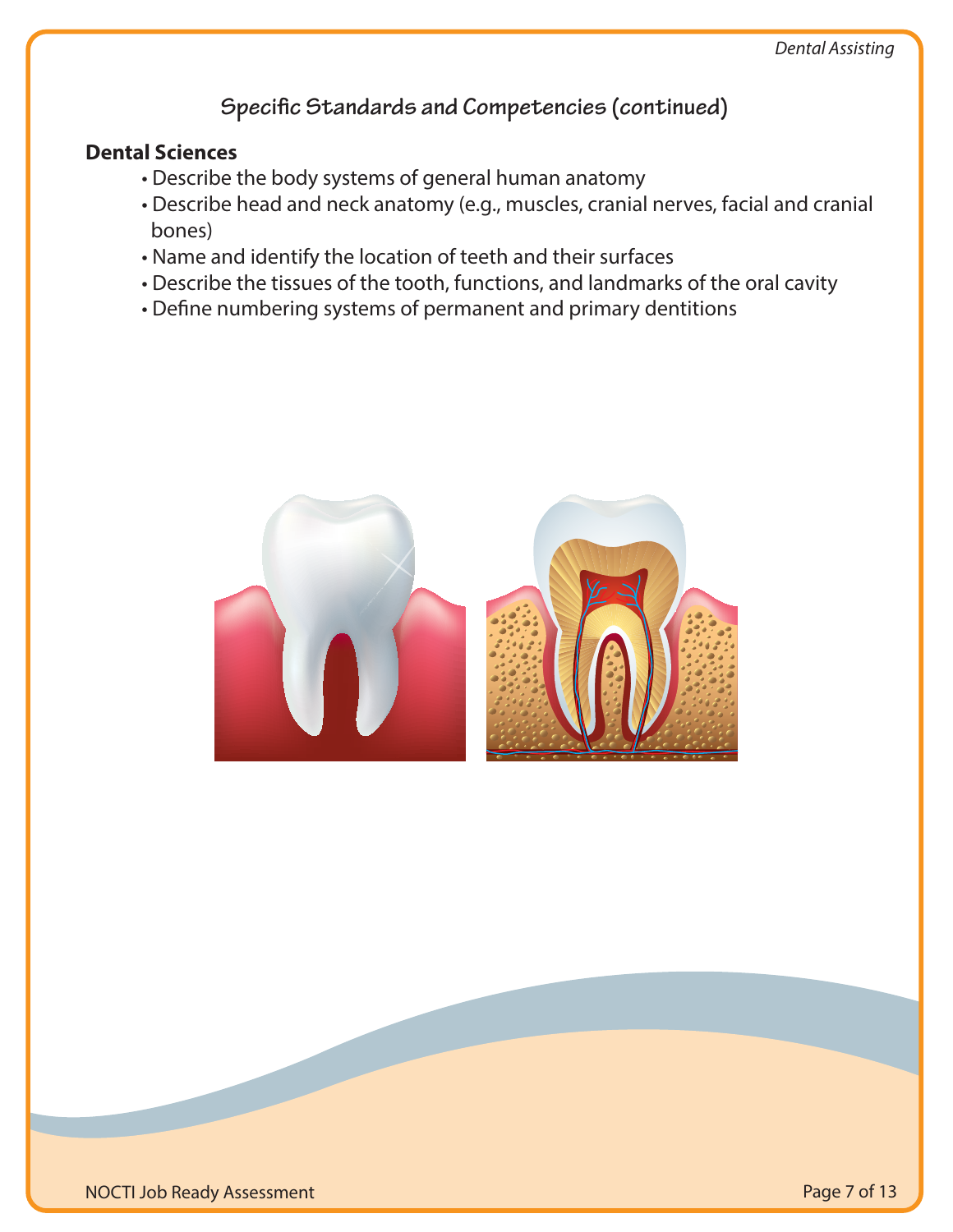#### **Sample Questions**

#### **A patient's medical history is updated**

 A. at every visit B. as needed C. every six months D. annually

#### **The preferred, reliable method of sterilization is**

- A .dry heat B. steam under pressure C. cold disinfecting solution
- D. chemical heat

#### **To prevent air bubbles in a model or cast, use**

- A. a higher water/powder ratio
- B. warm water
- C. boxing techniques
- D. a laboratory vibrator

#### **The tissues most sensitive to radiation are**

- A. kidney and nerves
- B. bone and salivary glands
- C. skin and oral mucosa
- D. thyroid and reproductive cells

#### **Another word for primary teeth is**

- A. succedaneous
- B. edentulous
- C. deciduous
- D. supernumerary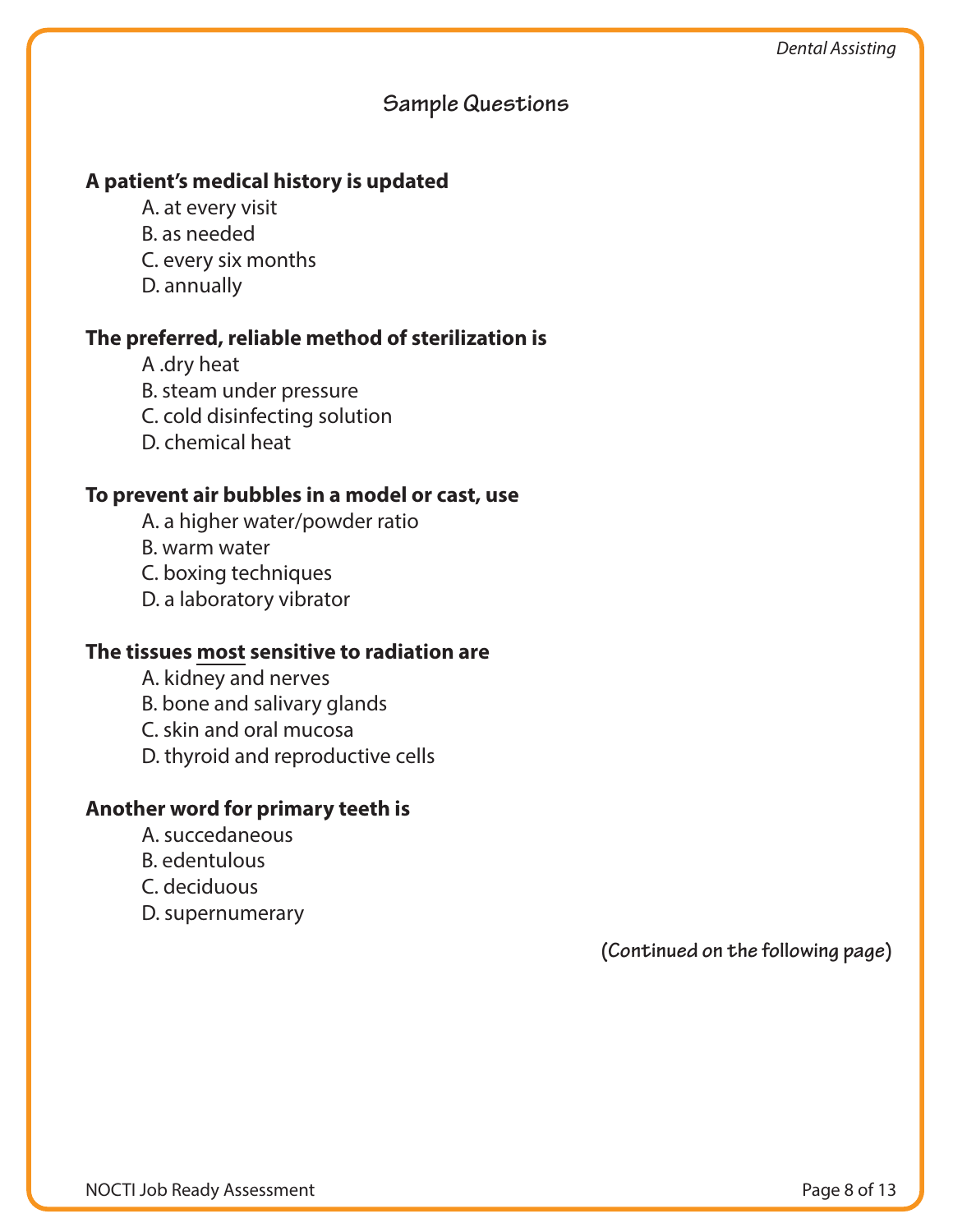## **Sample Questions (continued)**

#### **Consumable dental supplies are the supplies that**

A. are used quickly and reordered regularly

B. are used occasionally throughout the year

C. wear out from continual use

D. must be autoclaved

#### **Skin is part of the body's \_\_\_\_\_ system.**

- A. digestive
- B. endocrine
- C. integumentary
- D. lymphatic

#### To examine the apex of a tooth, use which type of x-ray film?

- A. periapical
- B. panoramic
- C. occlusal
- D. bitewing

#### **After use, place disposable needles in a/an**

- A. general waste container
- B. biohazard trash bag
- C. approved sharps container
- D. autoclave

#### **To correct an error in charting**

- A. cover the error with wite-out®
- B. erase the error
- C. use double lines and red pen
- D. draw a line through the error and rewrite a correction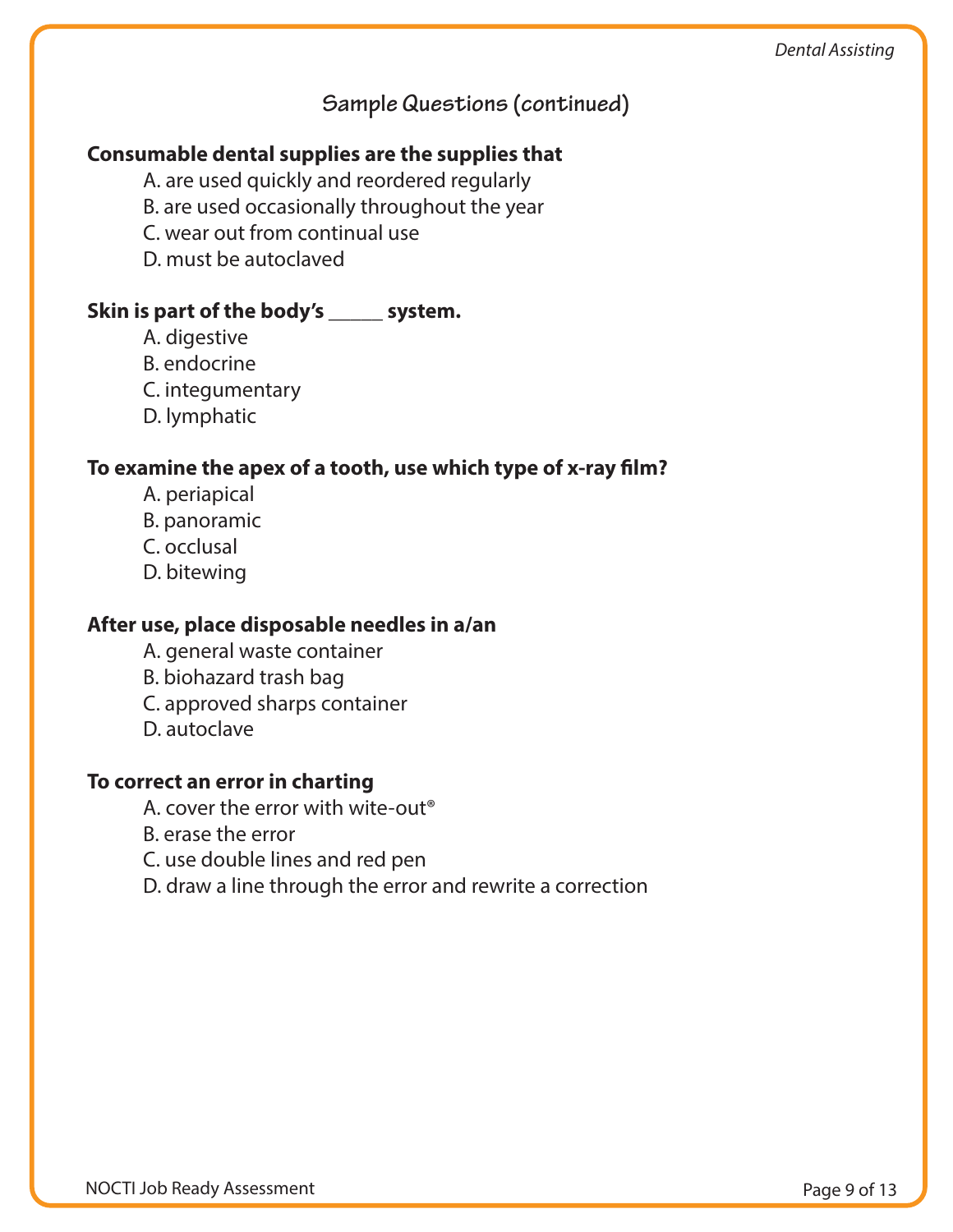# **Performance Assessment**

NOCTI performance assessments allow individuals to demonstrate their acquired skills by completing actual jobs using the tools, materials, machines, and equipment related to the technical area.

**Administration Time:** 1 hour and 40 minutes **Number of Jobs:** 6

**Areas Covered:** 

#### **15% Procedure 1: Prepare Instruments for Autoclaving**

Participant will assemble materials and equipment necessary to prepare instruments for autoclaving following the correct safety and sanitation procedures.



## **13% Procedure 2: Assemble Equipment to Expose Radiographic Film**

Participant will assemble radiographic equipment in order to ensure accurate film and tube placement when exposing x-rays.

#### **13% Procedure 3: Mount Full Series Radiographs**

Participant will be given a full series of radiographs and will be required to mount the radiographs for viewing from the labial view.

#### **22% Procedure 4: Assemble and Disassemble Aspirating Syringe**

Participant will properly assemble and disassemble an aspirating syringe in preparation for injection following the correct safety and sanitation procedures. The participant will remove and properly dispose of the needle and cartridge.

**(Continued on the following page)**

NOCTI Job Ready Assessment

Page 10 of 13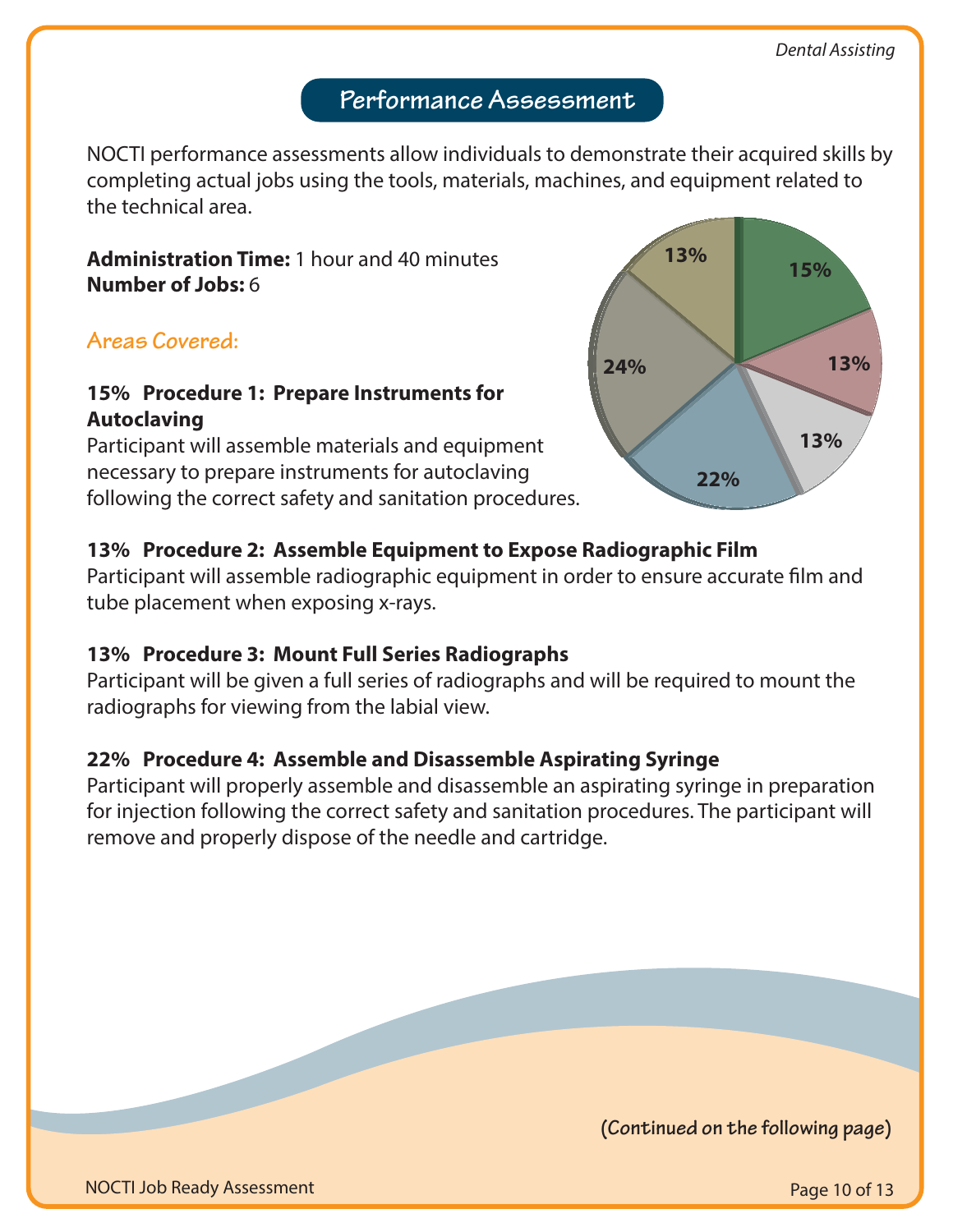# **Areas Covered (continued)**

#### **24% Procedure 5: Take a Single Mandibular Alginate Impression**

Participant will properly assemble the appropriate armamentarium and make the impression following the correct safety and sanitation procedures.

### **13% Procedure 6: Prepare Class III (Anterior) Composite Tray**

Participant will choose the appropriate instruments and armamentarium for a composite restoration following the correct safety and sanitation procedures.

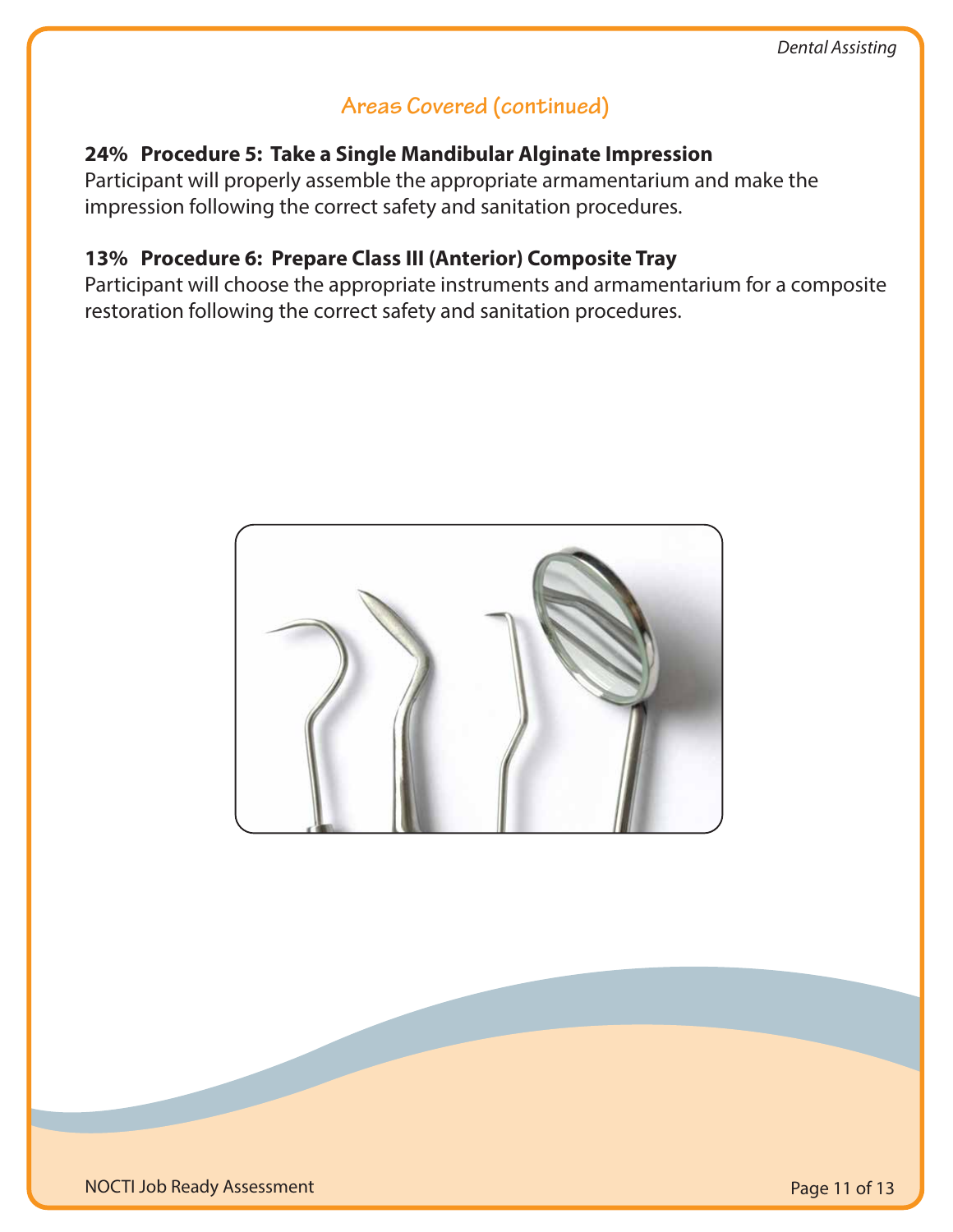# **Sample Job**

#### **Procedure 1 – Prepare Instruments for Autoclaving**

#### **Maximum Time:** 15 minutes

**Participant Activity:** The test participant will assemble materials and equipment necessary to prepare instruments for autoclaving following the steps provided.